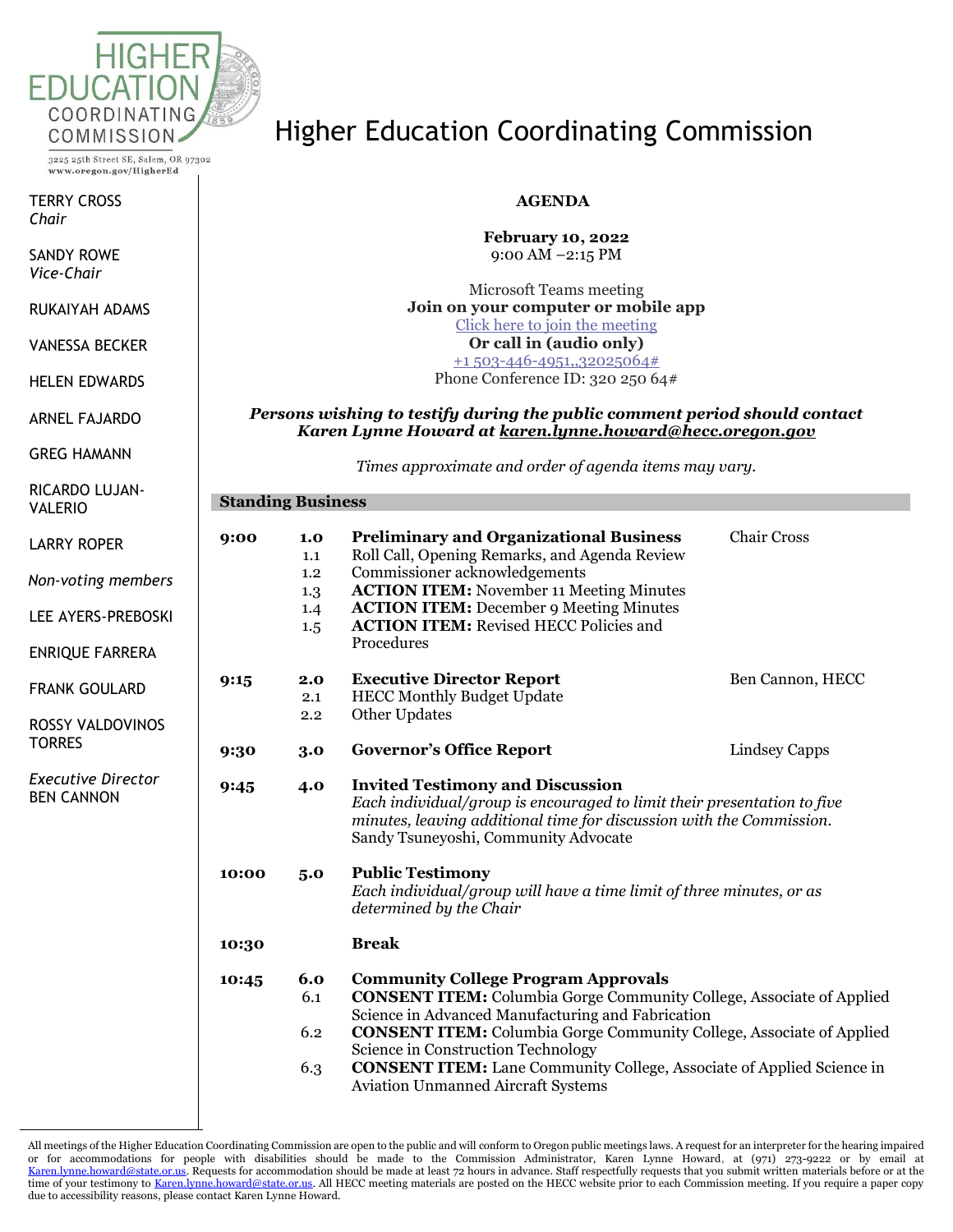

3225 25th Street SE, Salem, OR 97302 www.oregon.gov/HigherEd

### Higher Education Coordinating Commission

| <b>TERRY CROSS</b>                       |       | 6.4                             | <b>CONSENT ITEM:</b> Lane Community College, Certificate of Completion in                                                          |                                                                       |  |  |  |  |
|------------------------------------------|-------|---------------------------------|------------------------------------------------------------------------------------------------------------------------------------|-----------------------------------------------------------------------|--|--|--|--|
| Chair                                    |       | 6.5                             | Wildland Fire Management<br><b>CONSENT ITEM:</b> Oregon Coast Community College, Certificate of                                    |                                                                       |  |  |  |  |
| <b>SANDY ROWE</b>                        |       |                                 | Completion in Shipbuilding and Repair Level II                                                                                     |                                                                       |  |  |  |  |
| Vice-Chair                               |       | 6.6                             | <b>CONSENT ITEM:</b> Mt Hood Community College, Program Proposal, BAS:<br>Cybersecurity                                            |                                                                       |  |  |  |  |
| RUKAIYAH ADAMS                           |       | 6.7                             | <b>CONSENT ITEM:</b> Chemeketa Community College: Program Proposal, BAS:<br>Management and Leadership                              |                                                                       |  |  |  |  |
| <b>VANESSA BECKER</b>                    | 10:50 | 7.0                             | <b>University College Program Approvals</b>                                                                                        |                                                                       |  |  |  |  |
| <b>HELEN EDWARDS</b>                     |       | 7.1                             | <b>CONSENT ITEM:</b> Eastern Oregon University, Bachelor of Arts/Bachelor of<br>Science, Public Relations                          |                                                                       |  |  |  |  |
| <b>ARNEL FAJARDO</b>                     |       | 7.2                             | <b>CONSENT ITEM:</b> Eastern Oregon University, Master of Public<br>Administration                                                 |                                                                       |  |  |  |  |
| <b>GREG HAMANN</b>                       |       | 7.3                             | <b>CONSENT ITEM:</b> Oregon State University, Bachelor of Arts/Bachelor of<br>Science, Contemporary Music Industry                 |                                                                       |  |  |  |  |
| RICARDO LUJAN-<br><b>VALERIO</b>         |       | 7.4                             | <b>CONSENT ITEM:</b> Oregon State University, Master of Arts/Master of Science,<br>Communication                                   |                                                                       |  |  |  |  |
|                                          |       | 7.5                             | <b>CONSENT ITEM:</b> Western Oregon University, Bachelor of Arts/Bachelor of                                                       |                                                                       |  |  |  |  |
| <b>LARRY ROPER</b>                       |       |                                 | Arts and Science, Data Analytics                                                                                                   |                                                                       |  |  |  |  |
| Non-voting members                       | 10:55 | 8.0                             | <b>Legislative Issues</b>                                                                                                          |                                                                       |  |  |  |  |
|                                          |       | 8.1                             | Legislative Update                                                                                                                 | Kyle Thomas, HECC                                                     |  |  |  |  |
| LEE AYERS-PREBOSKI                       |       | 8.2                             | Future Ready Oregon 2022                                                                                                           | Julia Steinberger, HECC                                               |  |  |  |  |
| <b>ENRIQUE FARRERA</b>                   |       |                                 | <b>Leadership and Strategy</b>                                                                                                     |                                                                       |  |  |  |  |
| <b>FRANK GOULARD</b>                     | 11:25 | 9.0<br>9.1                      | <b>Equity Update</b><br><b>HECC DEI Council Report</b>                                                                             | Yvette Alex-Assensoh,                                                 |  |  |  |  |
| <b>ROSSY VALDOVINOS</b><br><b>TORRES</b> |       |                                 |                                                                                                                                    | University of Oregon<br>Vivi Caleffi-Prichard,<br>Chemeketa Community |  |  |  |  |
| <b>Executive Director</b>                |       |                                 |                                                                                                                                    | College<br>Toya Cooper, Southern                                      |  |  |  |  |
| <b>BEN CANNON</b>                        |       |                                 |                                                                                                                                    | Oregon University<br>Ame Lambert, Portland                            |  |  |  |  |
|                                          |       |                                 |                                                                                                                                    | <b>State University</b>                                               |  |  |  |  |
|                                          |       |                                 |                                                                                                                                    | Marco Vasquez, Rogue<br><b>Community College</b>                      |  |  |  |  |
|                                          |       | <b>Strategic Implementation</b> |                                                                                                                                    |                                                                       |  |  |  |  |
|                                          |       |                                 |                                                                                                                                    |                                                                       |  |  |  |  |
|                                          | 11:55 | 10.0<br>10.1                    | <b>Strategic Activity One: Reporting</b><br><b>ACTION ITEM: Public University Evaluations:</b><br>EOU, OIT, SOU, WOU (ORS 352.061) | Jim Pinkard, HECC<br>Veronica Dujon, HECC                             |  |  |  |  |
|                                          | 12:25 |                                 | <b>Break</b>                                                                                                                       |                                                                       |  |  |  |  |
|                                          | 12:40 | 11.0<br>11.1                    | <b>Strategic Activity Three: Pathways</b><br><b>ACTION ITEM:</b> Transfer Council Report (SB 233,<br>2021)                         | Larry Roper<br>Kia Sorensen, HECC                                     |  |  |  |  |

All meetings of the Higher Education Coordinating Commission are open to the public and will conform to Oregon public meetings laws. A request for an interpreter for the hearing impaired or for accommodations for people with disabilities should be made to the Commission Administrator, Karen Lynne Howard, at (971) 273-9222 or by email at<br><u>Karen.lynne.howard@state.or.us</u>.Requests foraccommodation should be m due to accessibility reasons, please contact Karen Lynne Howard.